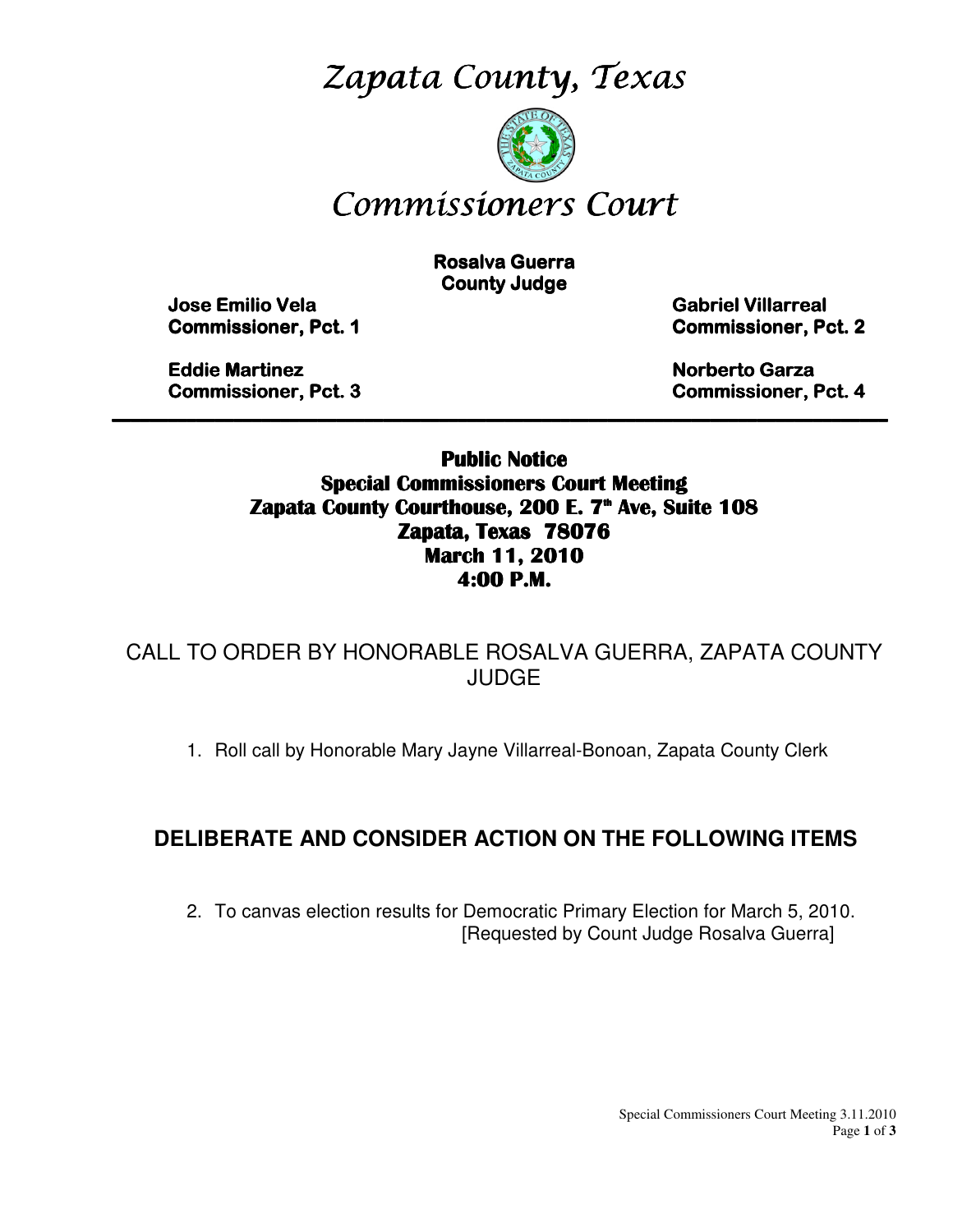#### **Note 1 Gov't Code Ann 551.071, Consultation with Attorney Note 2 Gov't Code Ann 551.072, Real Property Note 3 Gov't Code Ann 551.074, Personnel Matters Note 4 Gov't Code Ann 551.076, Security**

The Commissioners Court will consider the following items in Executive Session. The Commissioners Court may also consider any other matter posted on the agenda if there are issues that require consideration in Executive Session and the Commissioners Court announces that the item will be considered during Executive Session.

# **EXECUTIVE SESSION**

#### **ADJOURN**

Pursuant to the authority granted under Government Code, Chapter 551, the Commissioners Court may convene a closed session to discuss any of the above agenda items. Immediately before any closed session, the specific section or sections of Government Code, Chap. 551 that provide statutory authority will be announced.

### DATED THIS 8th DAY OF March, 2010.

**By: \_\_\_\_\_\_\_\_\_\_\_\_\_\_\_\_\_\_\_\_\_\_\_\_\_\_\_\_\_\_\_\_\_\_\_\_** 

 **Sara A. Rocha Court Coordinator**